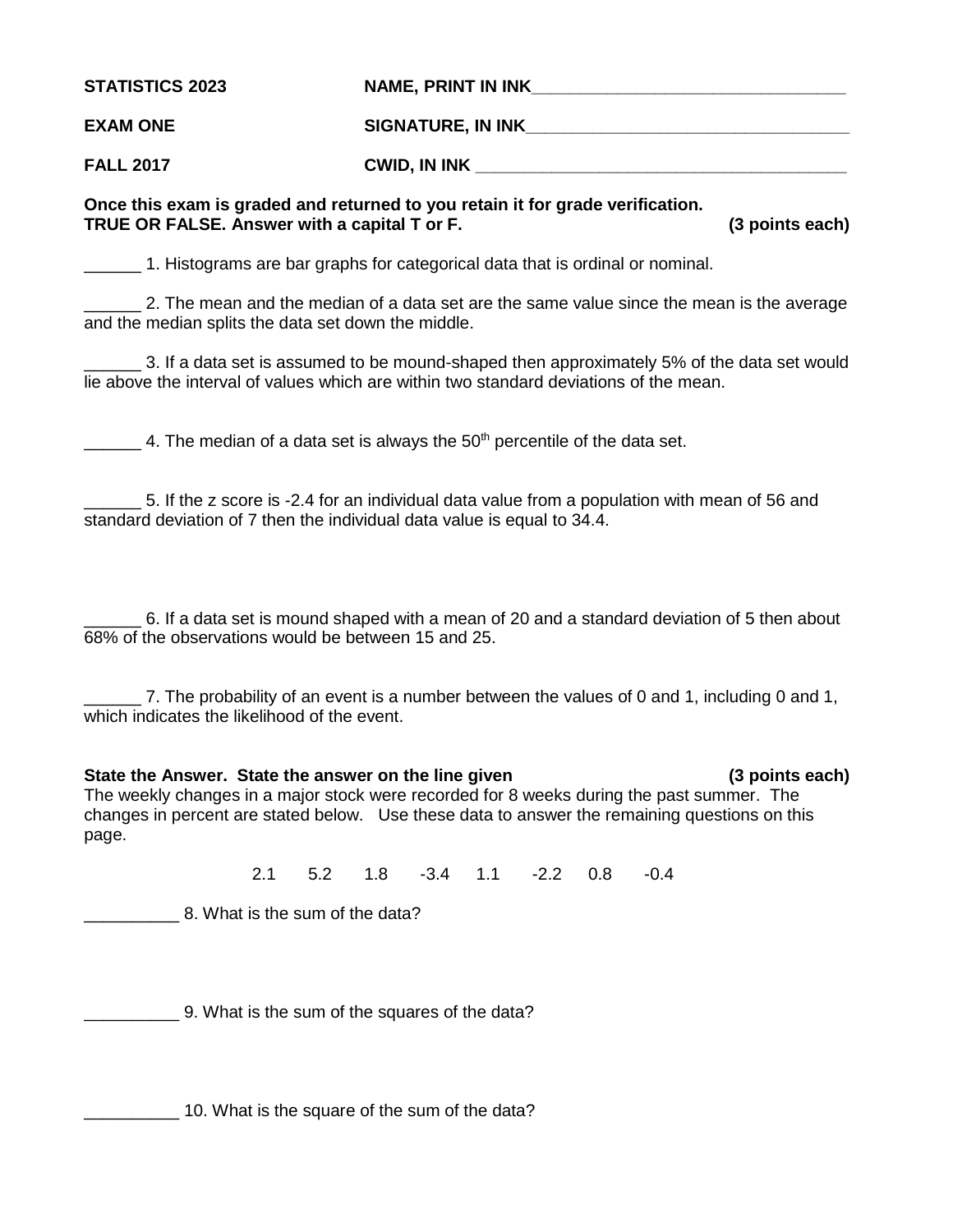11. How many observations are in a category if the data set has 400 observations and the relative frequency of the category is 0.24?

\_\_\_\_\_\_\_\_\_\_ 12. If from a data set with 200 observations the sum of squares is 7,197.62 and the sum is 82, what is the value of the sample mean? State your answer with two digits past the decimal.

\_\_\_\_\_\_\_\_\_\_ 13. If from a data set with 200 observations the sum of squares is 7,197.62 and the sum is 82, what is the value of the sample standard deviation?

14. If a data set with ten thousand observations has 3000 sevens, 4500 eights, and 2500 nines, what is the numerical value of the first quartile?

\_\_\_\_\_\_\_\_\_\_ 15. If a data set with unknown shape has a mean of 120 units and a standard deviation of 14 units, then at least what percent of the data would be between the values 92 and 148?

**The early summer of 2014 in central Oklahoma** was not very hot, but the last few days of August were all at, or above, the average high temperature for that date. The following data are the daily high temperatures in Stillwater, Oklahoma between August 24 and August 31, 2014. Use these data to answer the remaining questions on this page.

103, 103, 101, 99, 98, 90, 99, 100

16. What is the mean of these 8 observations of daily high temperatures? State your answer with three digits past the decimal.

\_\_\_\_\_\_\_\_\_\_ 17. What is the median of these 8 observations of daily high temperatures?

18. What is the standard deviation of these 8 observations of daily high temperatures? Round your answer to two digits past the decimal.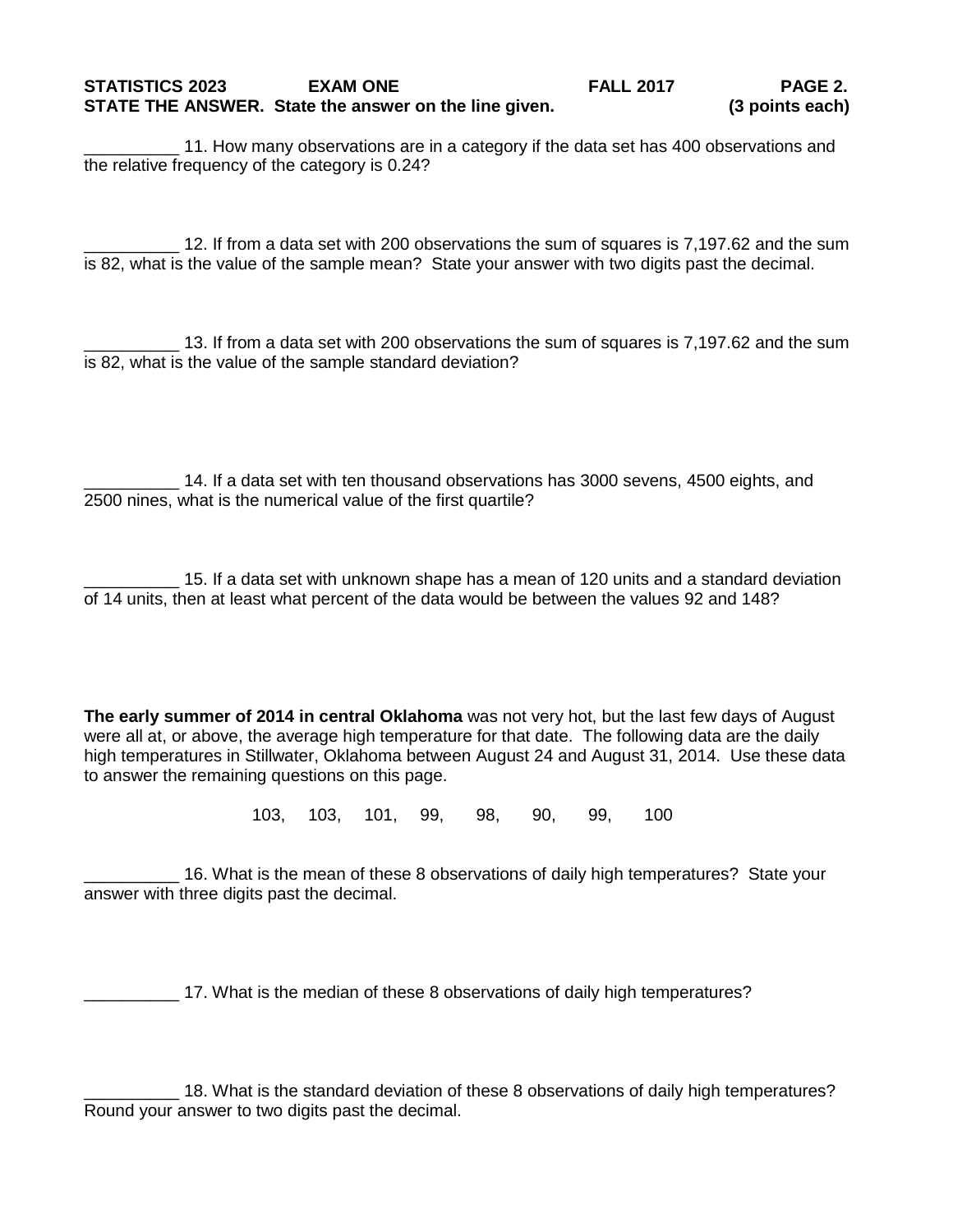19. The grade distribution of a certain chemistry test has a mean of 52 with a standard deviation of 14. What is the value of a student's exam grade if the z score associated with the grade is 0.5?

\_\_\_\_\_\_\_\_\_\_ 20. The wait time at a certain pharmacy has a mean of 44 minutes with a standard deviation of 8 minutes. When you were last at that pharmacy your wait time was 34.4 minutes. What is the value of the z score based on your wait time of 34.4 minutes?

**The monthly travel expenses in a small company** have a mound-shaped distribution with a mean of \$2,600 feet and a standard deviation of \$225. Use this information to answer the remainder of the questions on this page.

21. Approximately what percent of the months have travel expenses greater than \$2,825?

\_\_\_\_\_\_\_\_\_\_ 22. About 0.025 or 2.5% of the month's travel expenses are less than what amount?

23. Based on the description of the distribution of monthly travel expenses provided above, what is the approximate highest monthly travel expense?

24. What is the value of the  $16<sup>th</sup>$  percentile in the distribution of monthly travel expenses?

\_\_\_\_\_\_\_\_\_\_ 25. For one month the travel expense was \$2,420. What is the value of the z-score associated with that month's observed expenses?

\_\_\_\_\_\_\_\_\_\_ 26. If the z-score associated with a month's observed travel expenses was 2.4, what is the value of the month's travel expenses?